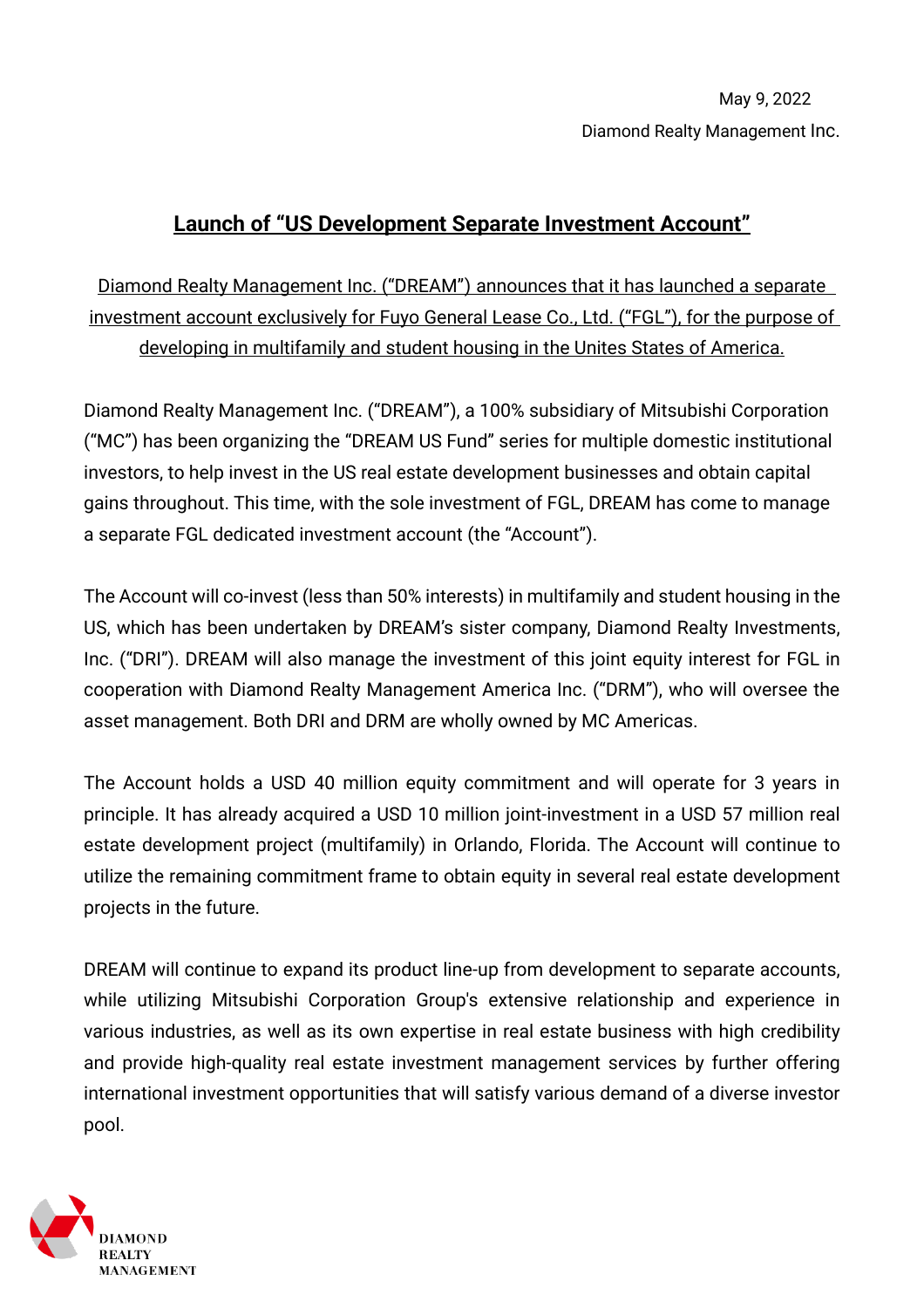

Multifamily in Orlando, Florida (Image is for illustration purposes.)

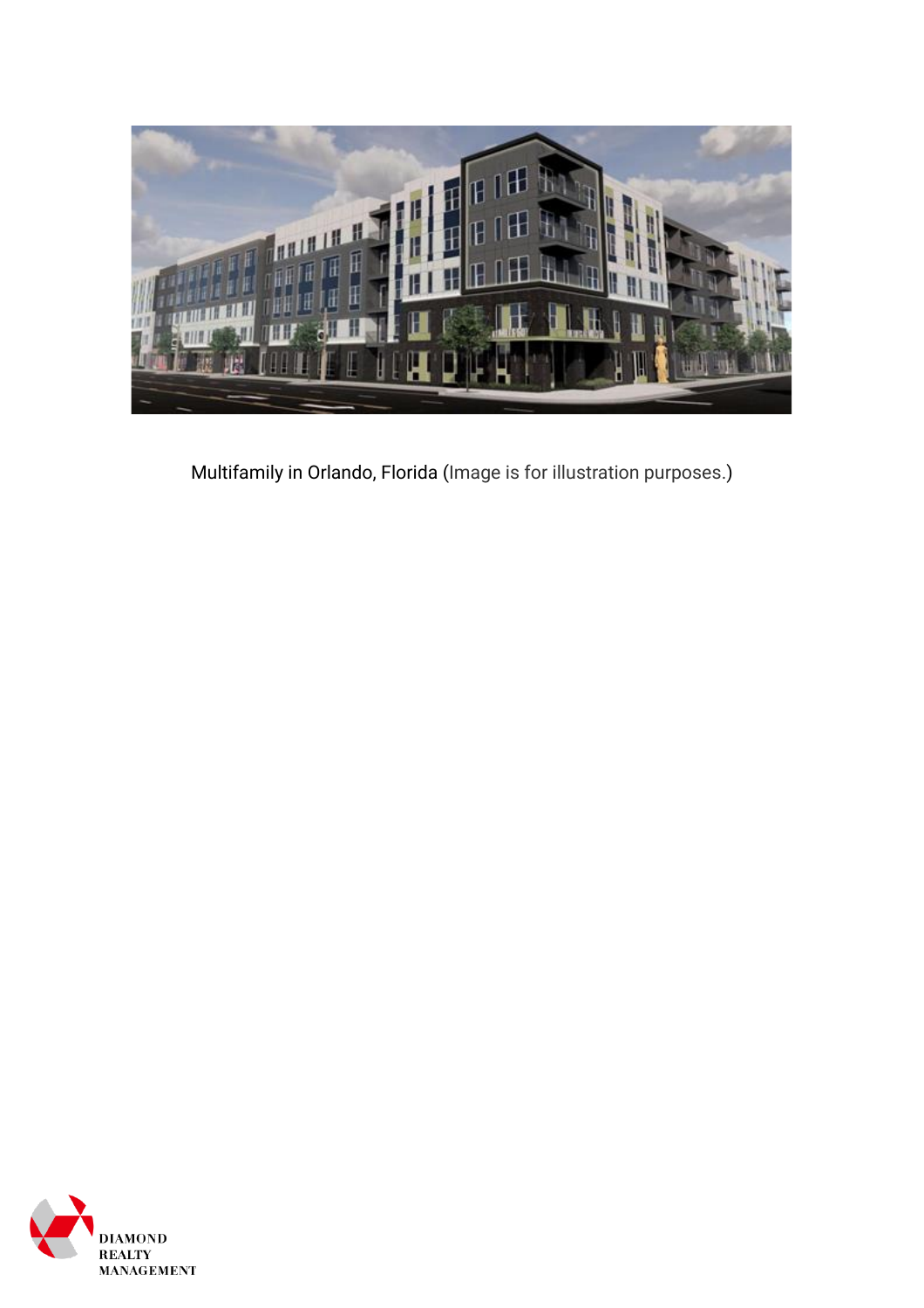(Reference)

- 1. Fuyo General Lease Co., Ltd.
	- (1) Head Office: Kojimachi Garden Tower, 5-1-1. Kojimachi, Chiyoda-ku, Tokyo, Japan
	- (2) Businesses: General leasing services
	- (3) Representative: Hiroaki Oda, President and Chief Executive Officer
	- (4) Date of Establishment: 1969
	- (5) Number of Employees: 2,688 (consolidated basis, as of September 30, 2021)
- 2. Mitsubishi Corporation
	- (1) Head Office: 3-1, Marunouchi 2-Chome, Chiyoda-ku, Tokyo, Japan
	- (2) Businesses: MC is a global integrated business enterprise that develops and operates business across virtually every industry including industrial finance, energy, metals, machinery, chemicals, foods, and environmental business. MC's current activities are expanding far beyond its traditional trading operations as its diverse business ranges from natural resources development to investment in retail business, infrastructure, financial products and manufacturing of industrial goods.
	- (3) Representative: Takehiko Kakiuchi, Representative Director, Chairman of the Board
	- (4) Date of Establishment: 1950
	- (5) Number of Employees: 82,997 (consolidated basis, as of March 31, 2021)
- 3. DIAMOND REALTY INVESTMENTS, INC.
	- (1) Head Office: 5215N. O'Connor Boulevard, Suite 1000, Irving, TX 75039 USA
	- (2) Representative: Kentaro Koga, President and Chief Executive Officer
	- (3) Date of Establishment: 1994
	- (4) Number of Employee: 37 (as of March 17, 2022)
- 4. Diamond Realty Management America Inc.
	- (1) Head Office: 515 S. Flower St. Suite 4880 Los Angeles, CA 90071 USA
	- (2) Representative: Nozomu Takeshita, President and Chief Executive Officer
	- (3) Date of Establishment: 2018
	- (4) Number of Employees: 10 (as of October 31, 2021)